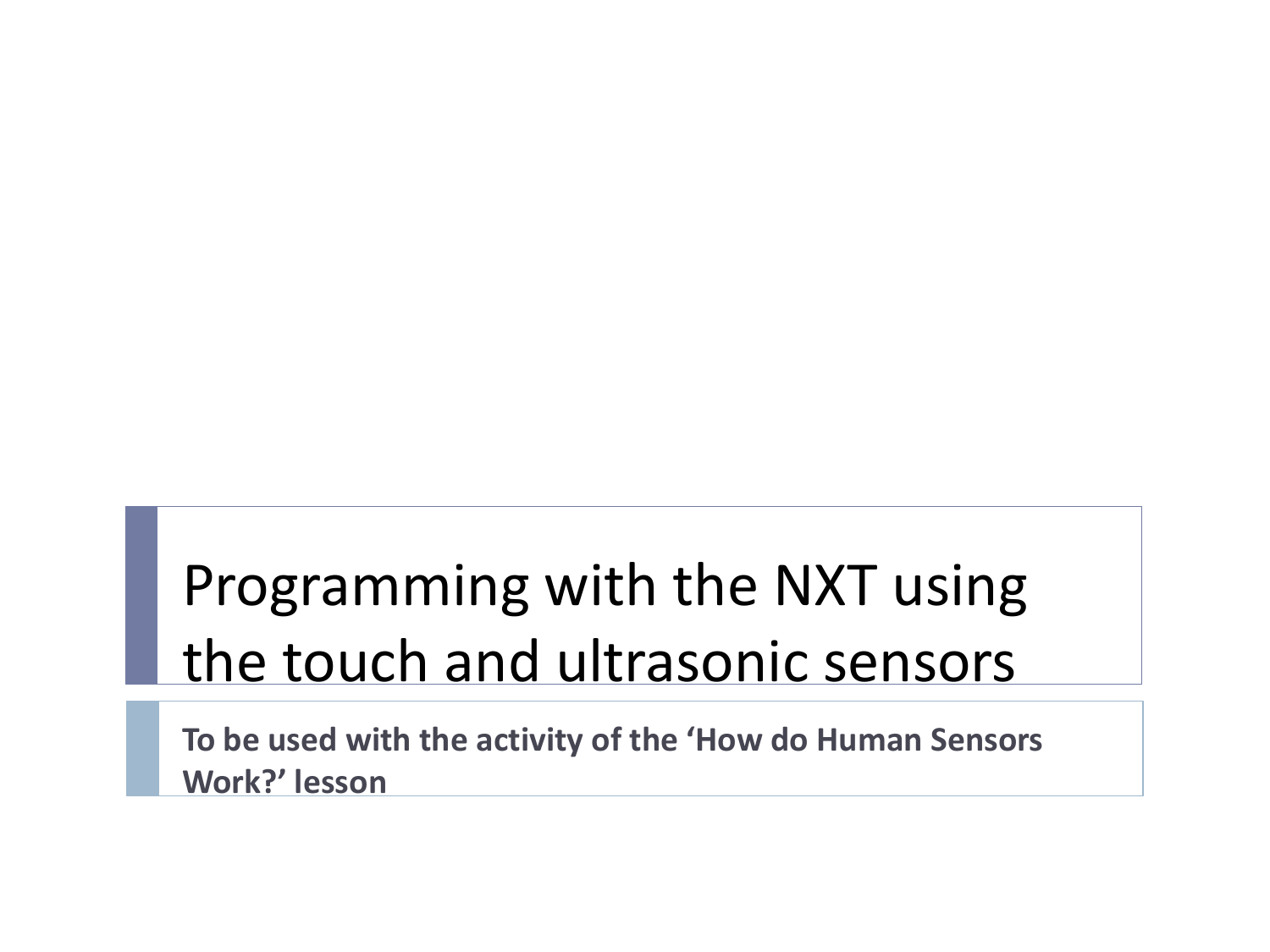### **How do you incorporate sensors into your programs?**

### **What you know:**

- **You can start your own program using the NXT MINSTORMS programming software**
- **You can use strings of move commands to navigate your robot through any path required**
- **You can make your robot travel for any amount of time or any distance (measured in rotations of the robot's wheels) required**
- **(if you do not know how to do these, refer to the activity of the What is a Robot? Lesson)**

#### **What you will learn**

**How to use sensors to aid the navigation of your robot.**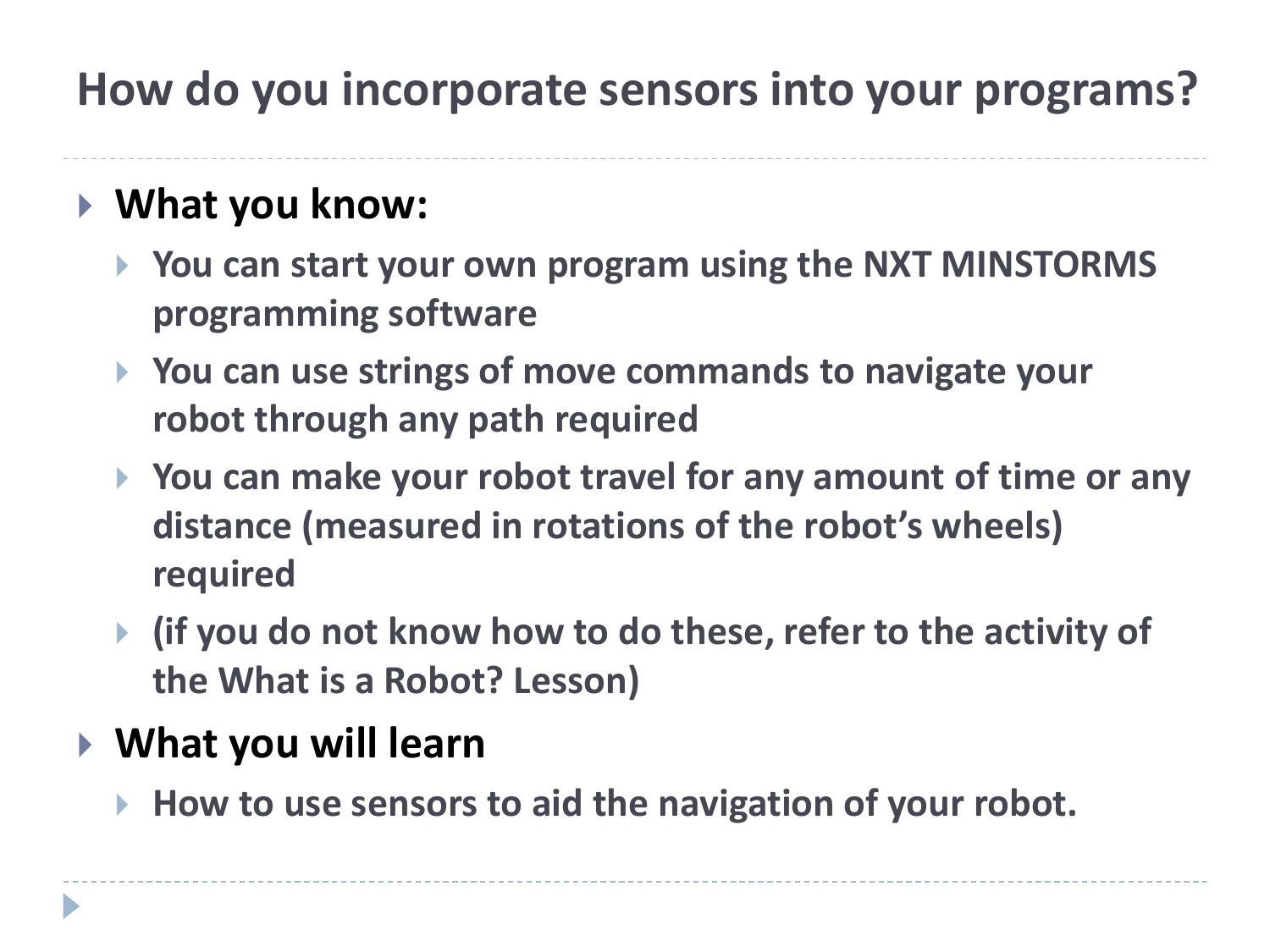## **The "Wait for" command**

 **First, we will learn about the 'wait for command'. This is the icon that is marked with an hourglass on the left side of your programming screen.**

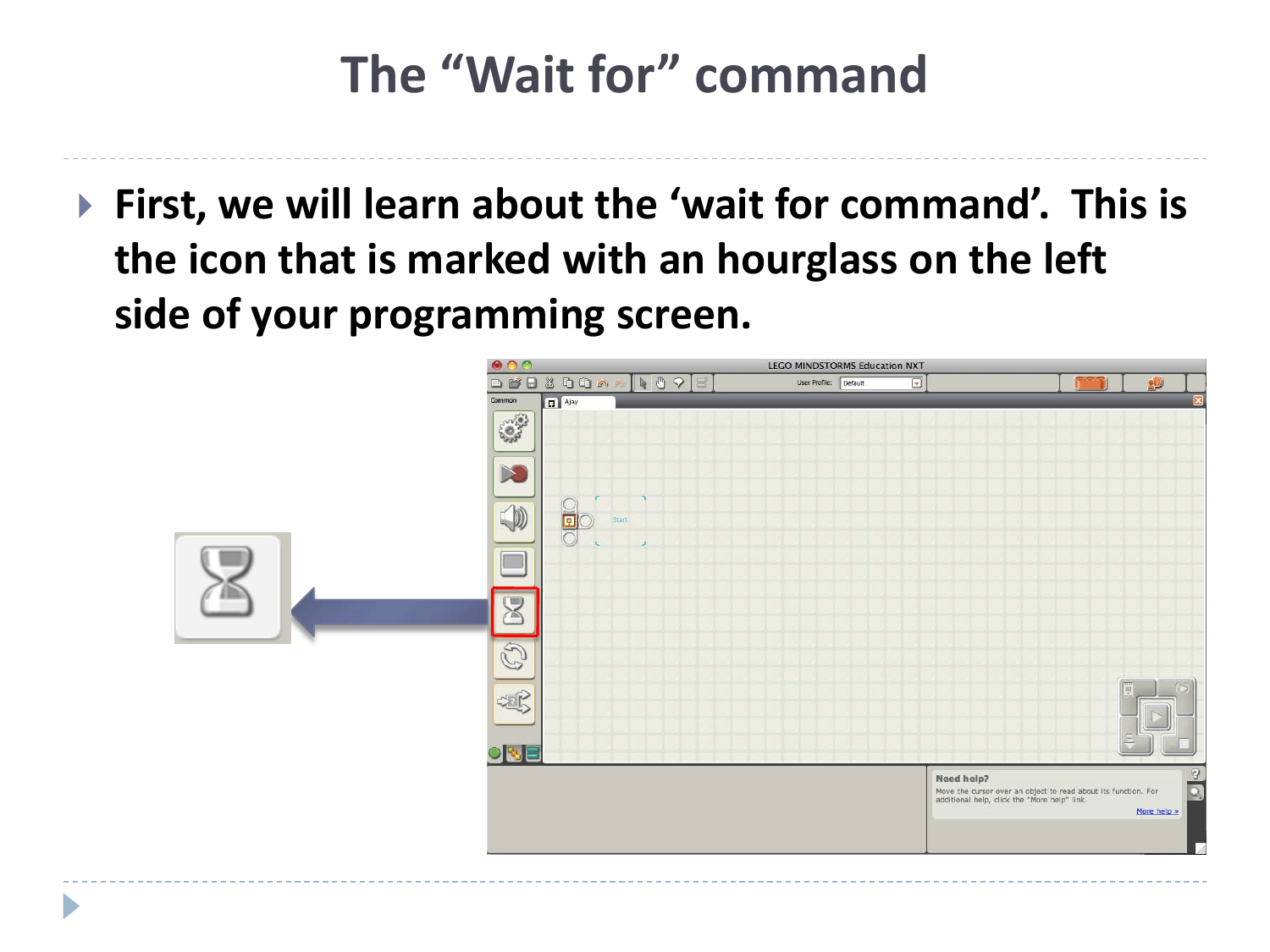### **Wait for a sensor…contd.**

 **When you scroll over the "wait for" icon, several options will come up.** 



 **Since we are concerned only with moving a robot around, we will only focus on the second and last options, the 'wait for touch' and the 'wait for distance' options**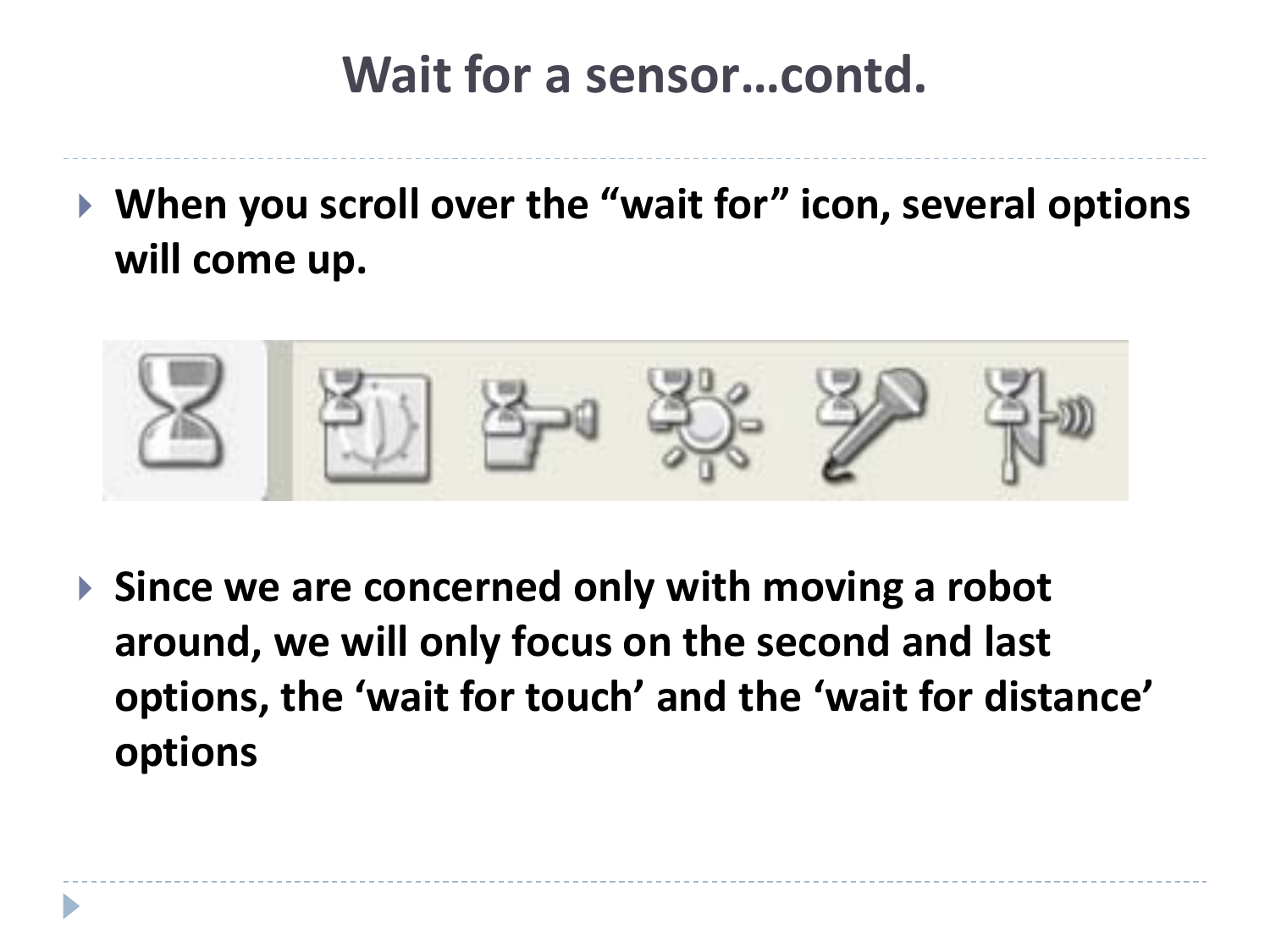### **Wait for a sensor…contd.**

- **The first thing to do before using one of the two 'wait for' commands for this lesson is to have a move command that has an unlimited duration.**
- **This means that the robot will continue to follow the unlimited move command until your sensor is activated**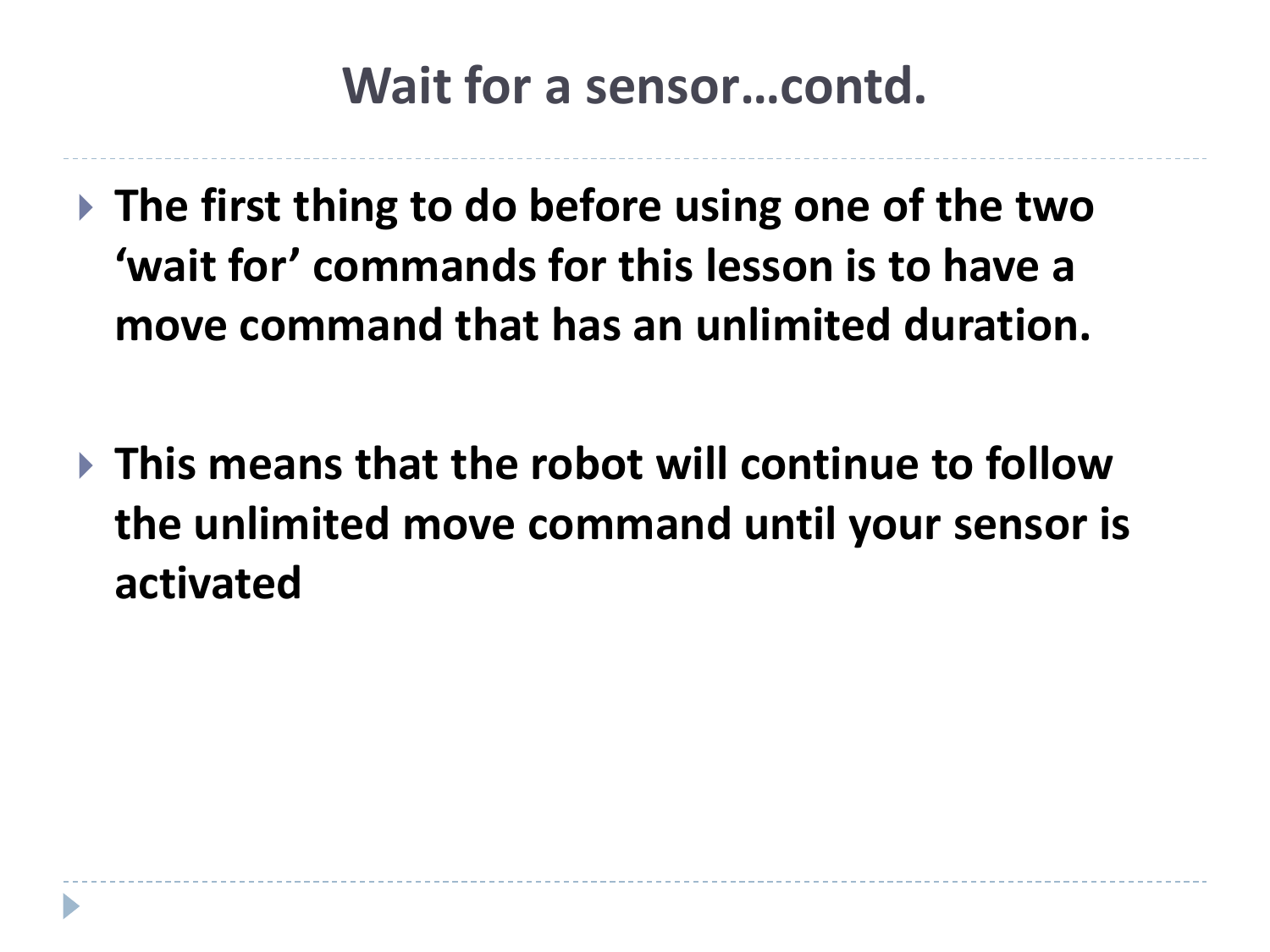# **Wait for touch**

#### **The second icon is the "wait for touch" icon.**



**You can use this command to change the behavior of your robot after the touch sensor has been pressed.**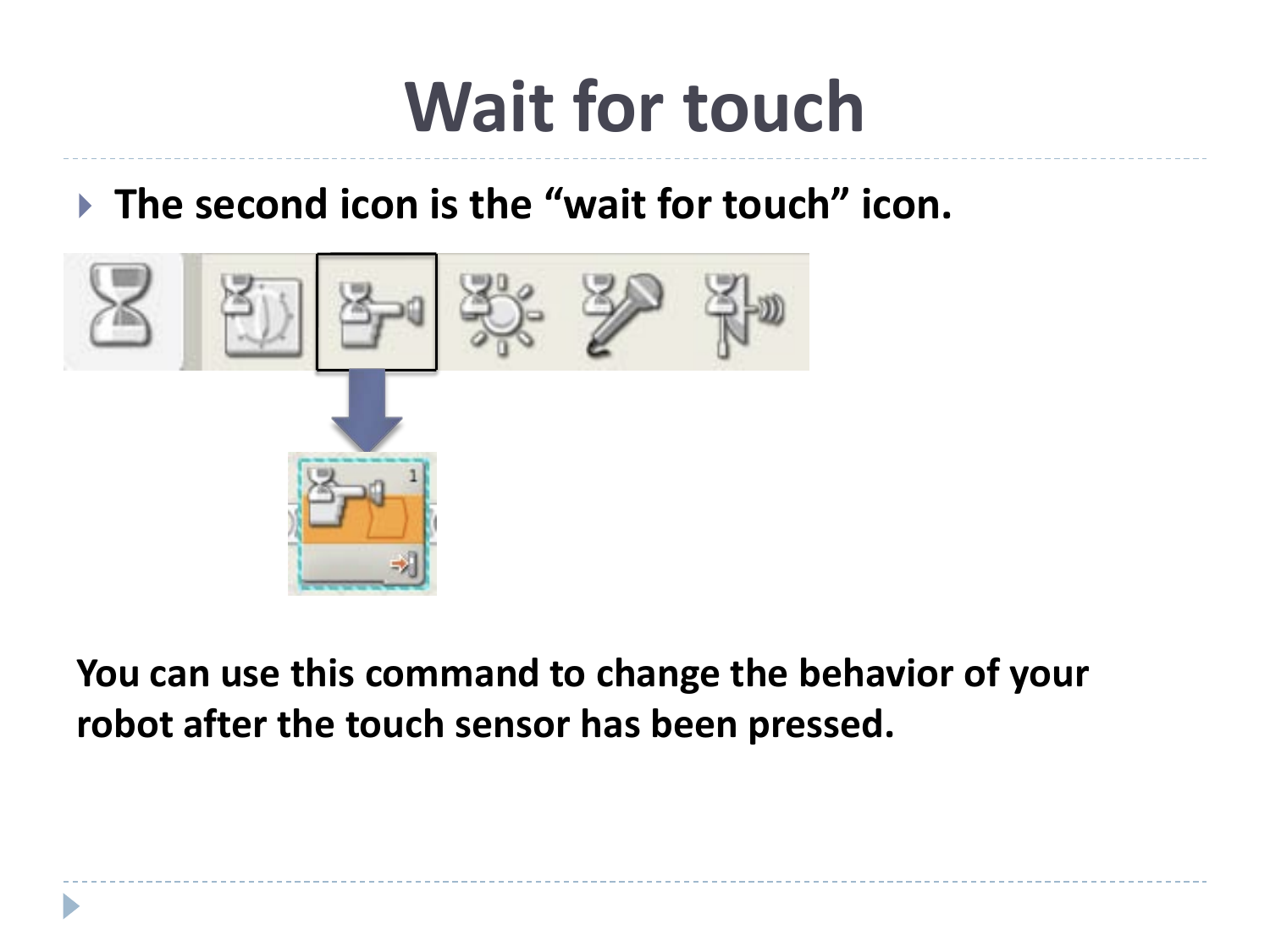# **Wait for touch – contd.**

 **When you click on your 'wait for touch' command, a set of options comes up at the bottom of the screen. Make sure that the port selected matches the port that you have plugged your touch sensor into. Then, make sure that the 'pressed' option is selected,** *not bumped or released!* **ECO MINIDETOPMS Education NY BADA**  $809E$ 

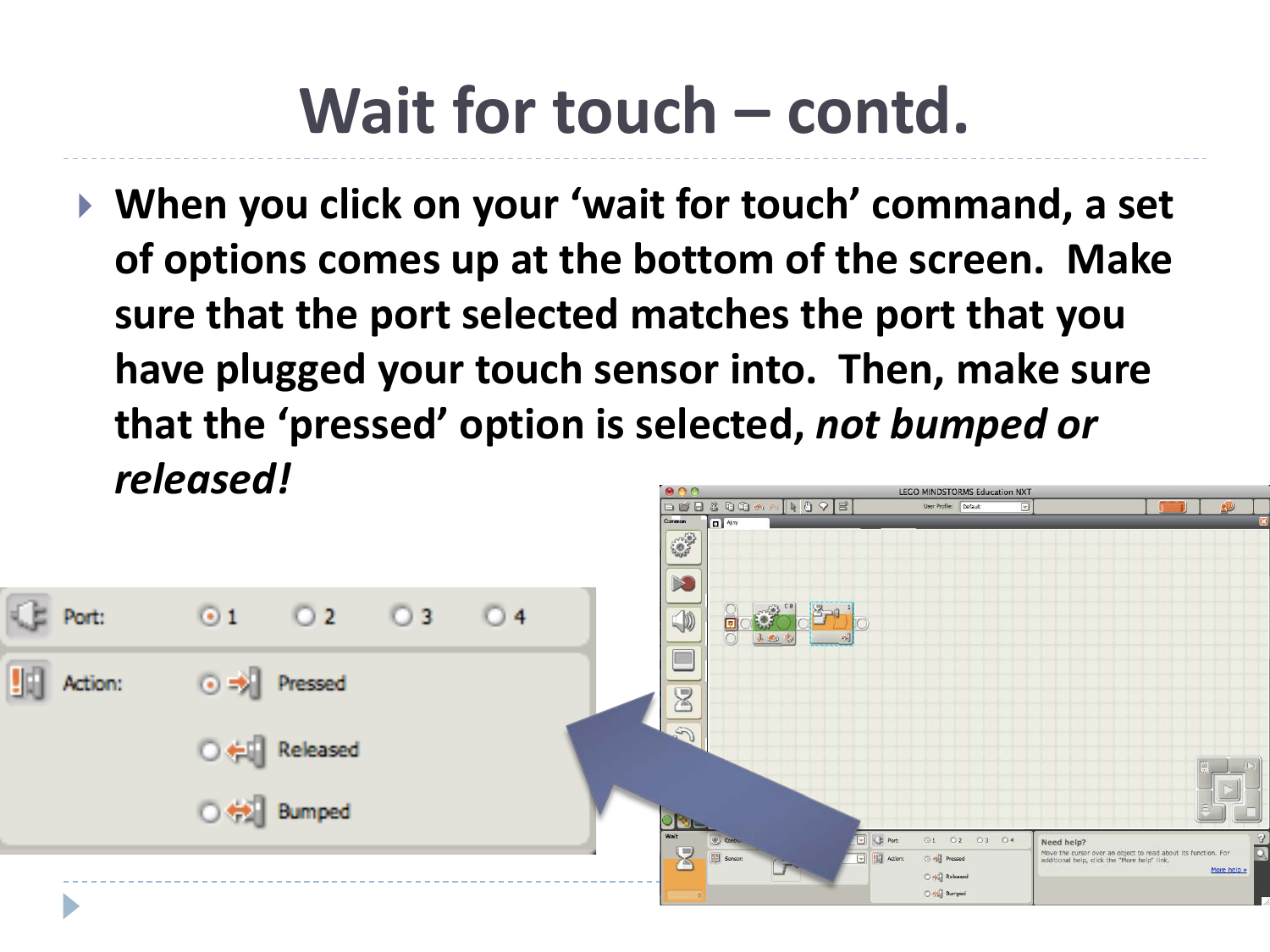## **Wait for touch – contd.**

- **Added note: if you have assembled the touch sensor using the instructions given with this lesson, then your touch sensor is on the** *back* **of the robot.** 
	- **This means that any unlimited command placed before your 'wait for touch' must be moving in the backwards direction in order for the touch sensor to be activated by the robot bumping into something!**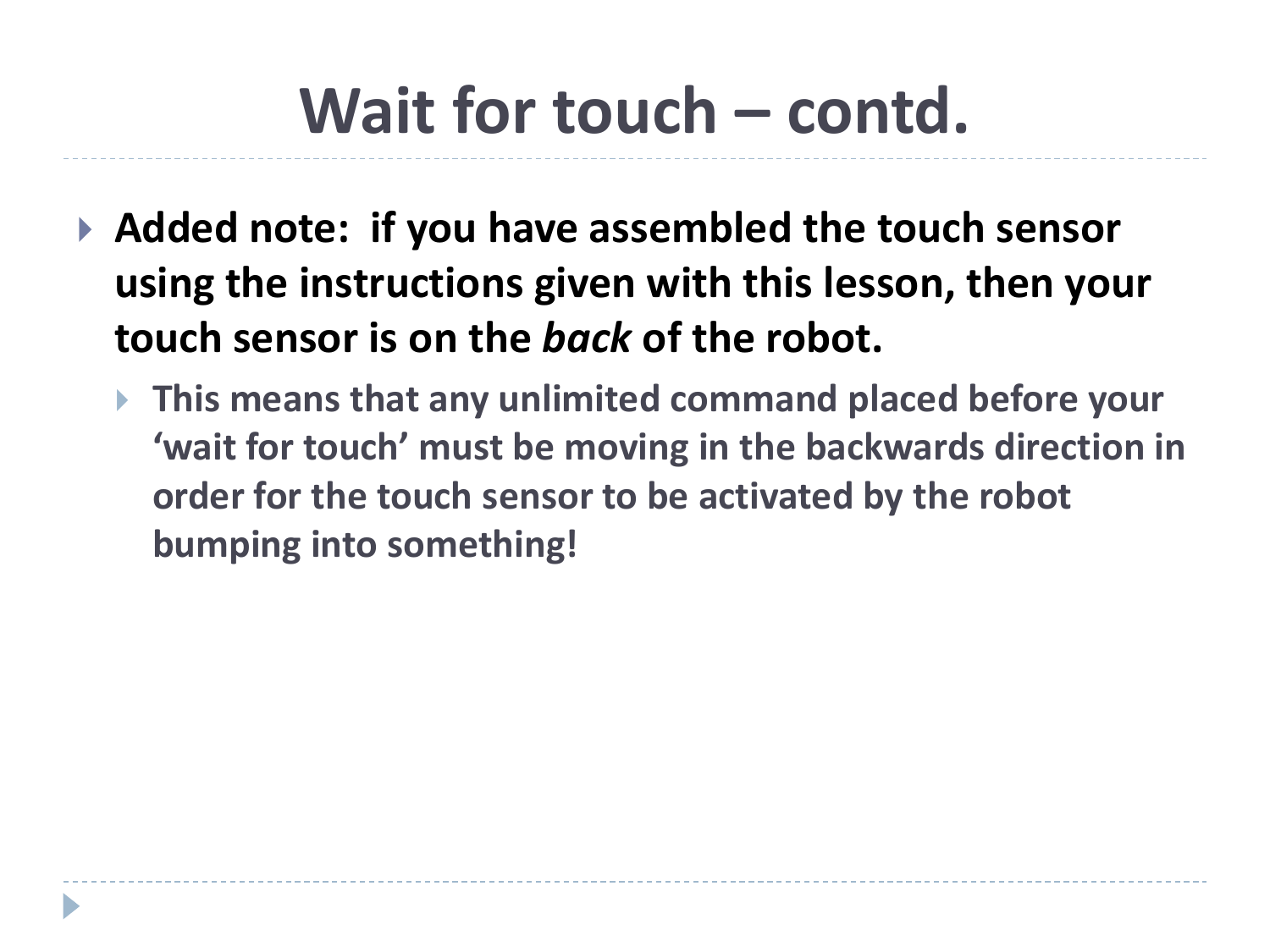# **Wait for distance**

### **The last icon is the 'wait for distance' icon**



 **You can use this icon to change the behavior of your robot once it detects something with its ultrasonic sensor**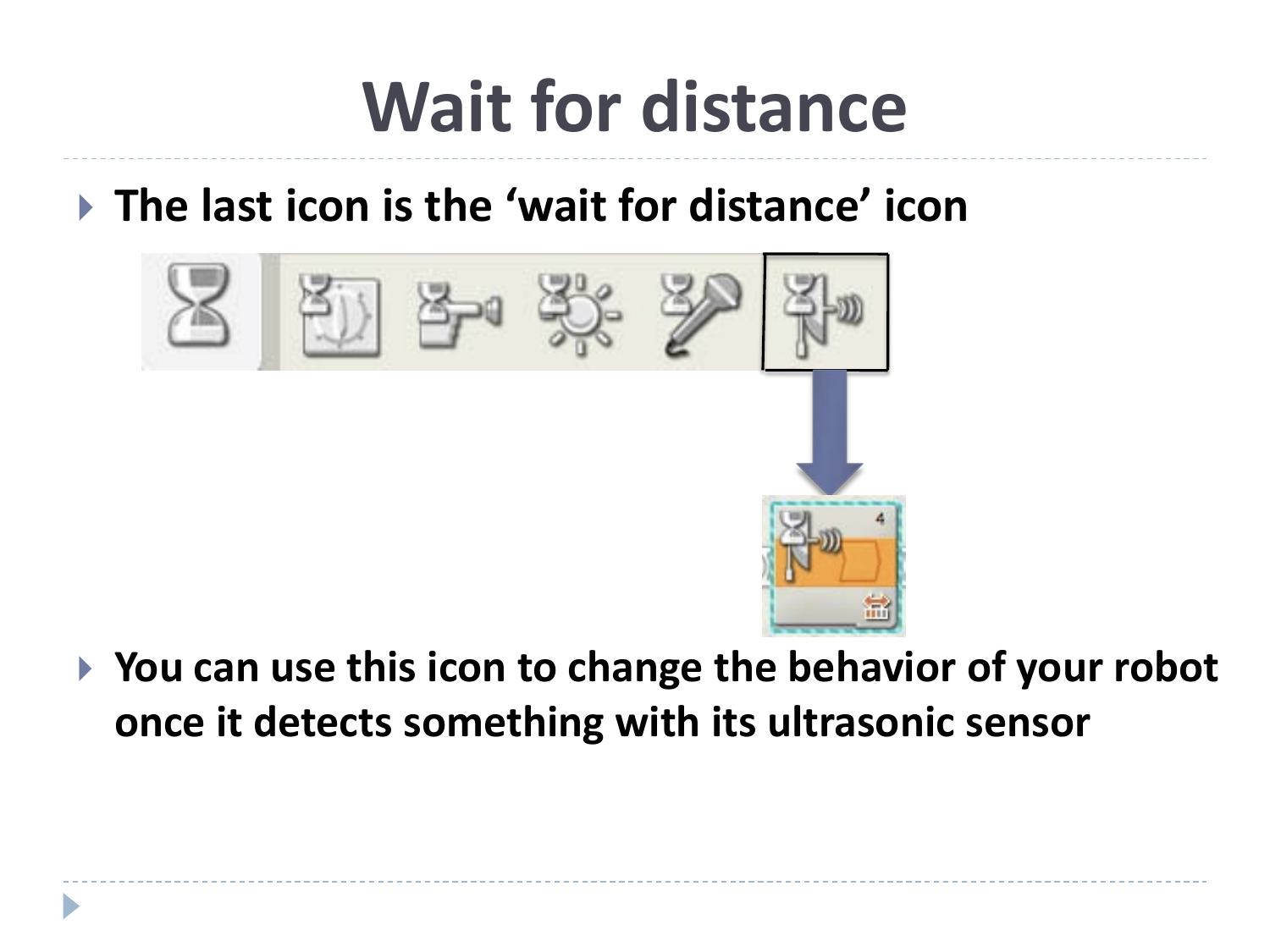# **Wait for distance – contd.**

 **When you click on the 'wait for distance' command, again a set of options comes up. Again, ensure that the port selected matches the port that you have plugged your sensor into.**  $RQQ|E$ 白山人



**A good distance to choose is about 12 inches (make sure you don't use centimeters without meaning to!)**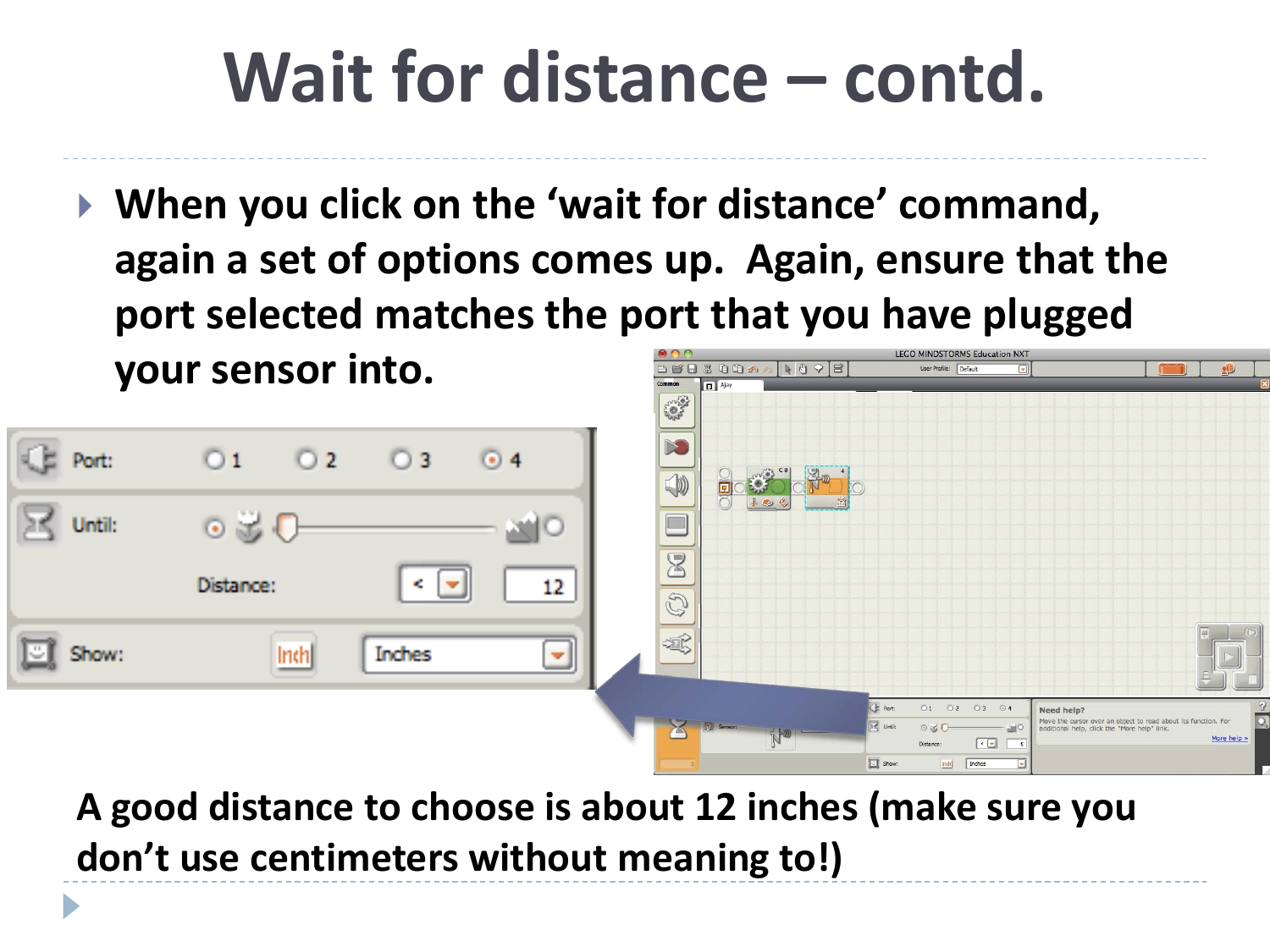## **Sample Maze and programs**

#### **Here is a sample maze**

-21

 $\infty$ 

**Note: all unlimited straight move commands are going backwards since we are using a touch sensor!!**

 **Now, a sample program to follow this maze using a touch sensor:** 

**Also note: the turns are done exactly how they were without any sensor at all! Just pull the bar all the way over and use 0.5 rotations!**

 $\Box$   $\odot$   $\infty$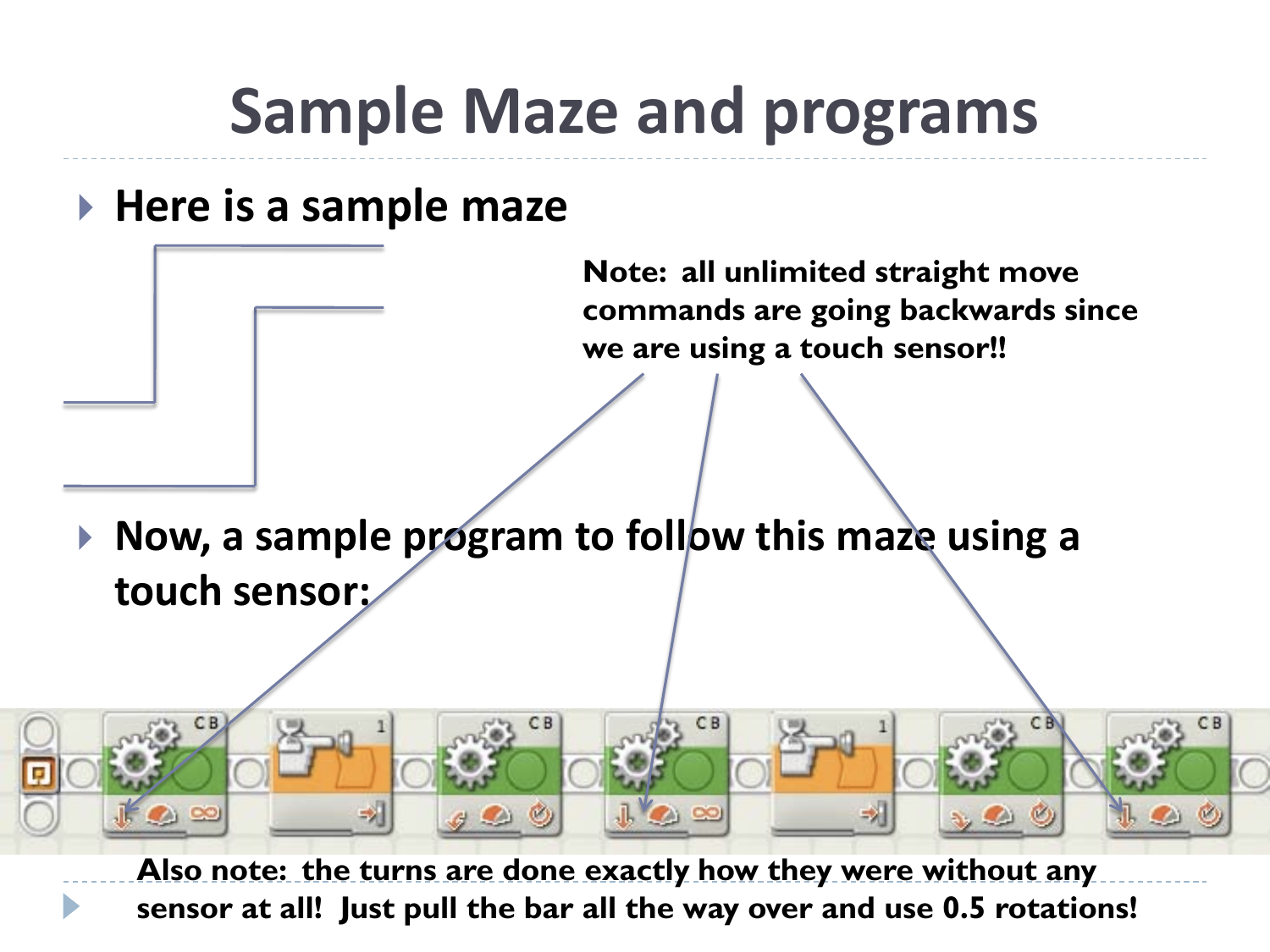## **Sample Maze and programs – contd.**

### **Using the ultrasonic sensor:**



**The only difference between using the touch and ultrasonic sensors is that the robot moves** *forward* **with the ultrasonic sensor and** *backward* **with the touch sensor!!**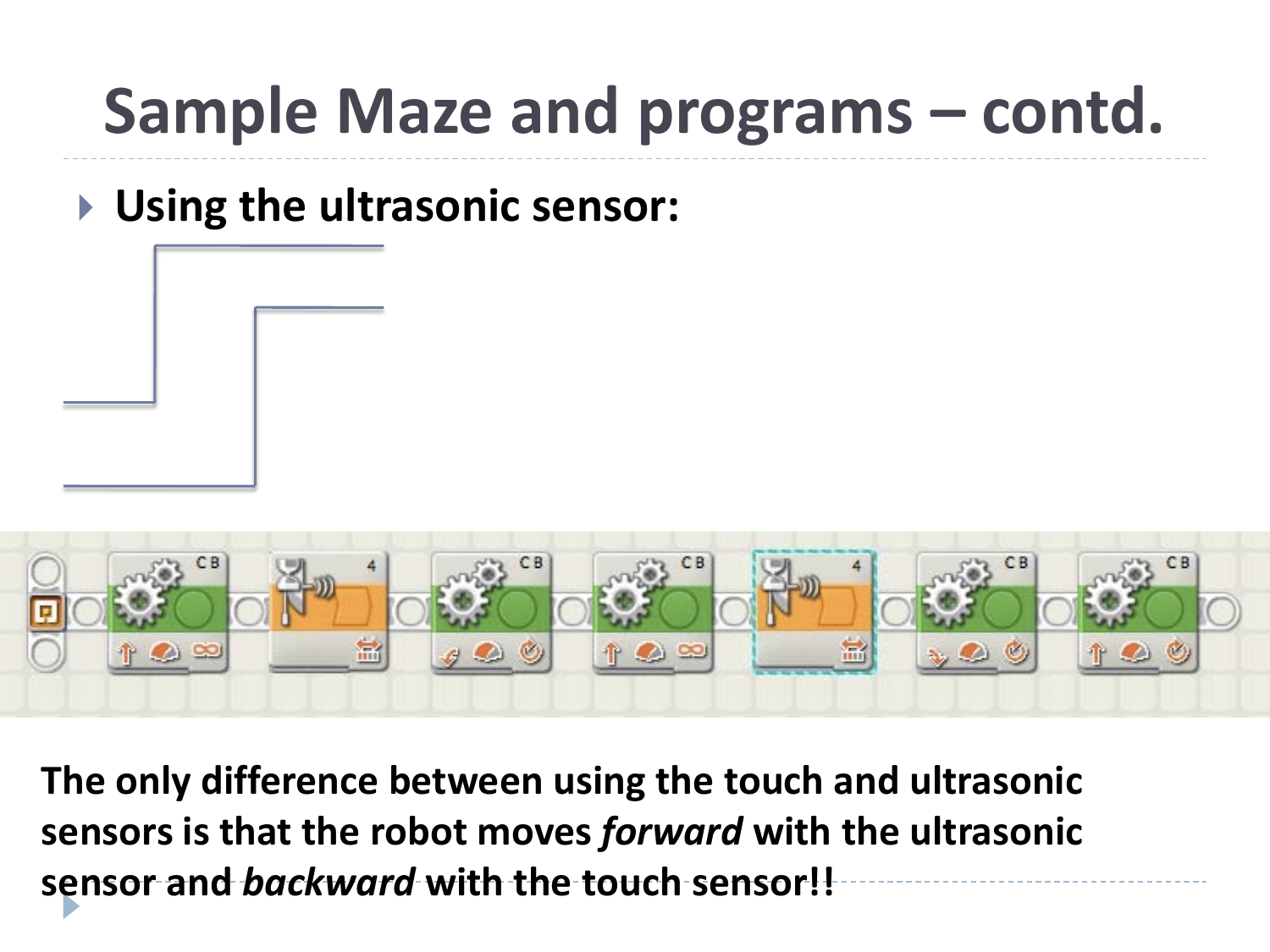## **Maze tips**

#### **The key is the for each straight portion of the maze you need**

- **An unlimited move command making the robot go straight**
	- **Either forward or backward!**
- **A 'wait for' command for either your ultrasonic or touch sensor**

#### **And for each turn in the maze you need**

- **A single move command that performs your turn**
- **That's it!!**

#### **One common mistake**

- **Your very last move command that gets you out of the maze should not be an unlimited command if you do not have a 'wait for' command after it!!**
- **Your robot does not understand the 'unlimited' duration if there is no 'wait for' command after the move command.**
- **So, if you only have to use one more straight command to get out of the maze, just set a number of rotations that is large enough for you to leave the maze**
	- **Or, if you really want to use unlimited, then add one more 'wait for' command at the end!**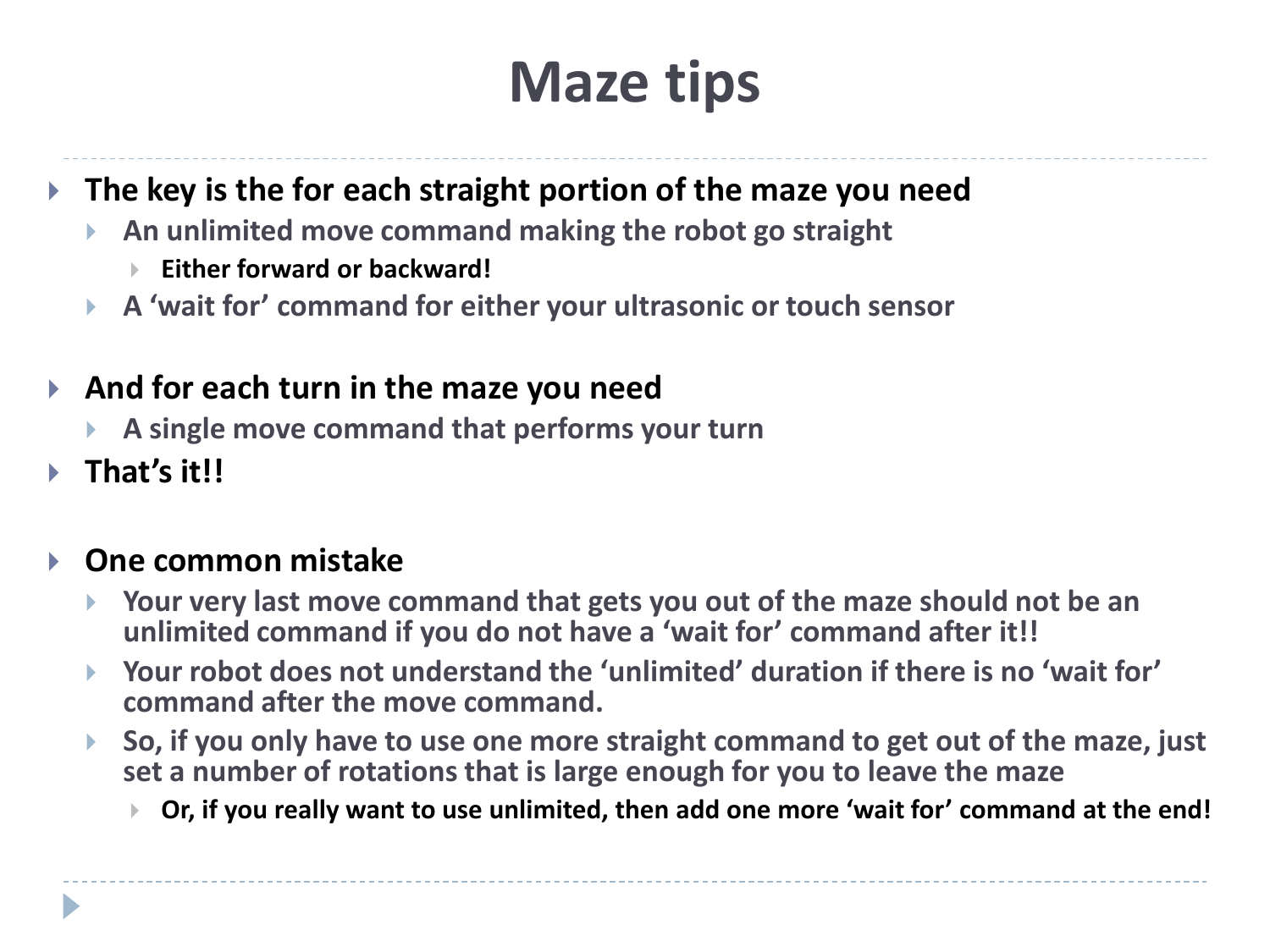What if I want to use wait for light or wait for sound?

- ▶ These will not be very easy to use to follow a maze, but you may want to use them for other programming projects.
- ▶ Wait for light:



- ▶ You can use your light sensor in two ways:
	- To detect how much light there is in the surroundings
	- ▶ To detect what percentage of light sent out by the light sensor is reflected back into it.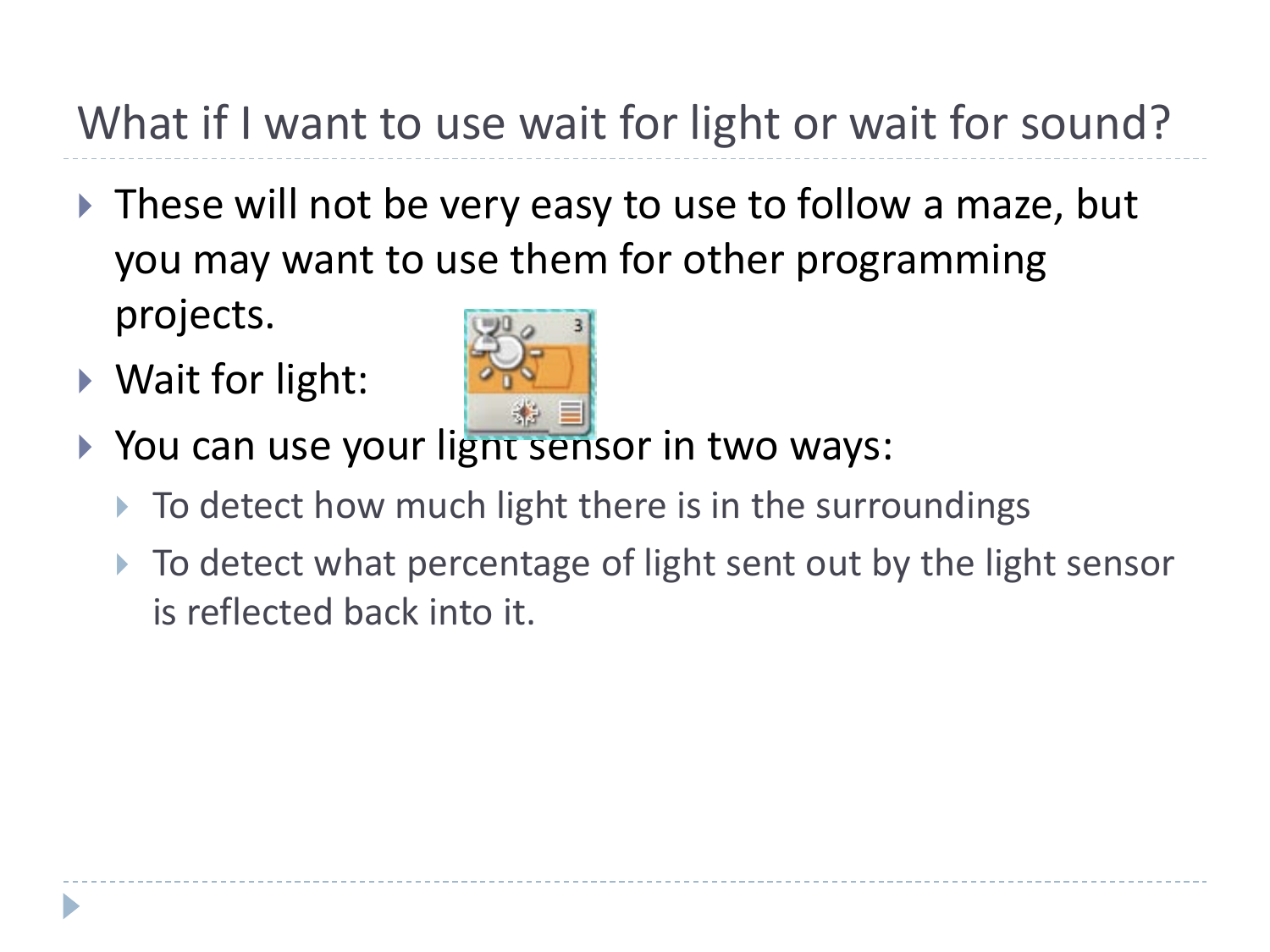## Wait for light

- ▶ Let's examine the options that 'wait for light' presents:
- You can determine with the slider bar, how sensitive your light sensor is.
- If you give it a small number, the light sensor will be triggered by lights that may not be really bright. The larger your number, the more bright a light has to be to trigger the sensor.
- If the 'generate light icon has a check mark, it will see how much of its generated light is reflected back to it.
- If you want to just check how much light there is in your surroundings, make sure there is no check in the 'generate light' option

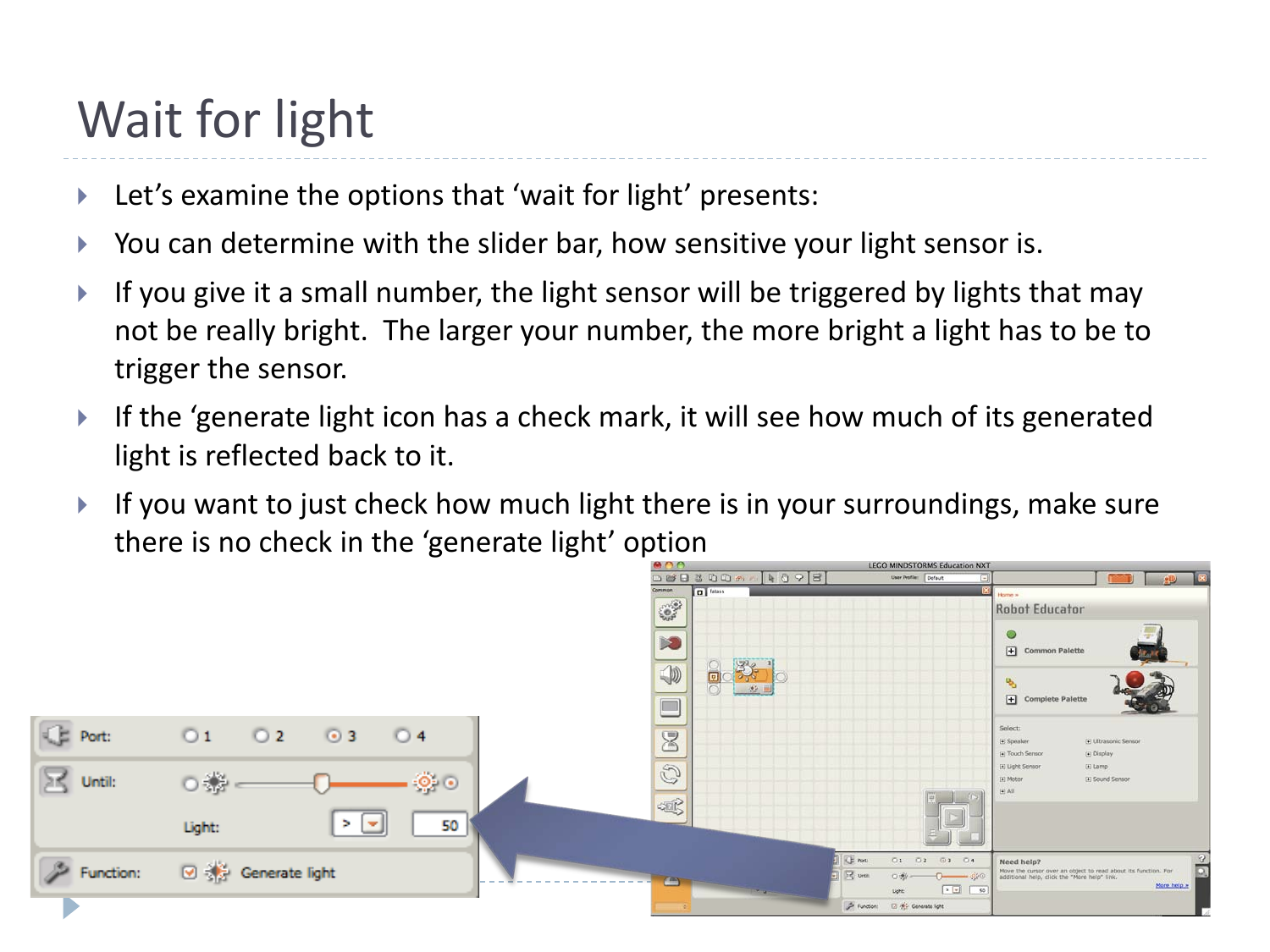

- $\triangleright$  The sound sensor is activated based on the volume of the sound it hears.
- If you slide the bar higher, the sound sensor will need a louder and louder sound to activate. If you slide the bar lower, even quiet sounds will activate the sound sensor